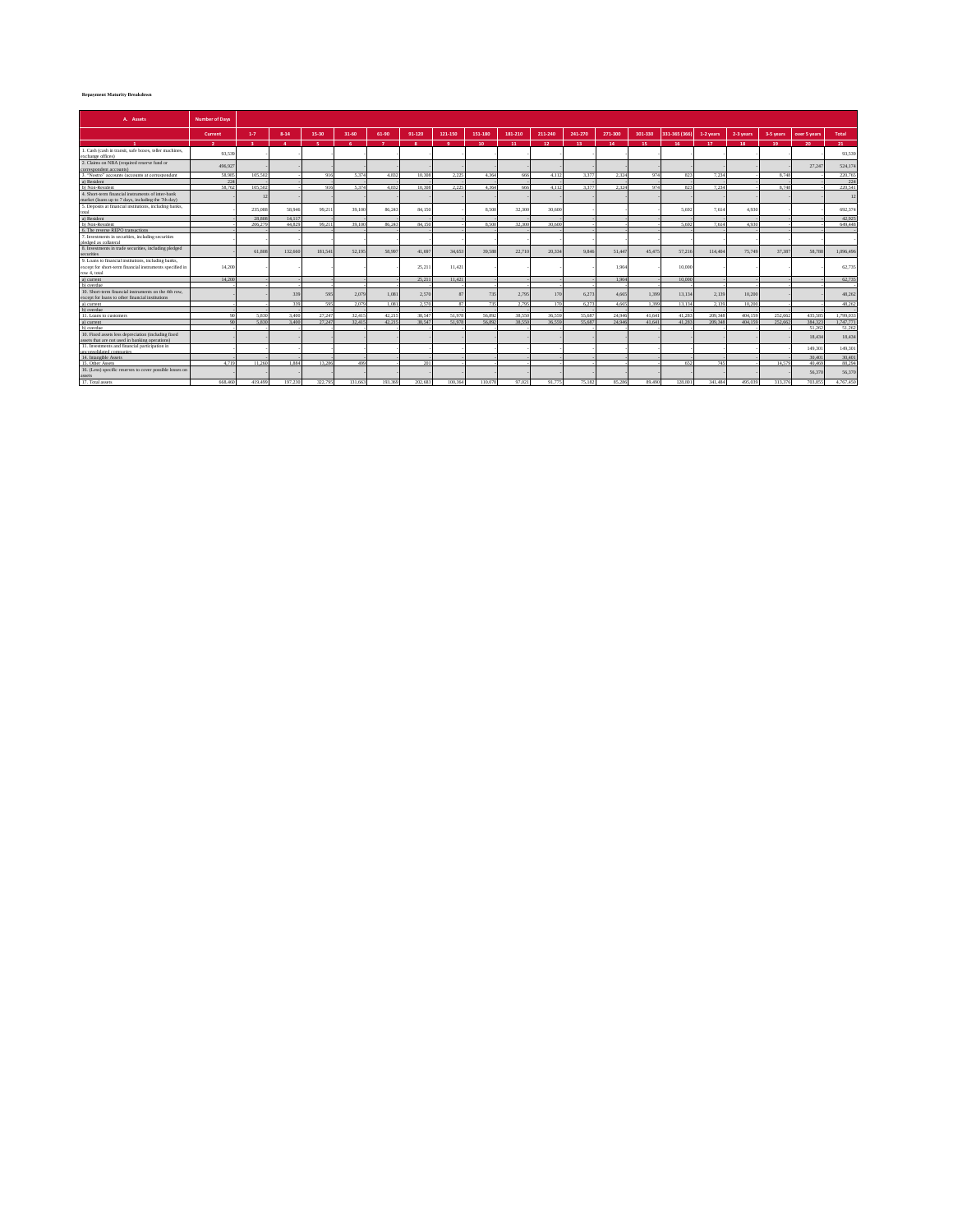## **Repayment Maturity Breakdown (continued)**

| <b>B. Liabilities and Equity</b>                                                                                                                       | <b>Number of Days</b> |         |                |           |           |              |           |           |                  |         |                 |         |                 |          |               |                  |           |           |                 |           |
|--------------------------------------------------------------------------------------------------------------------------------------------------------|-----------------------|---------|----------------|-----------|-----------|--------------|-----------|-----------|------------------|---------|-----------------|---------|-----------------|----------|---------------|------------------|-----------|-----------|-----------------|-----------|
|                                                                                                                                                        | Current               | $1 - 7$ | $8 - 14$       | 15-30     | $31 - 60$ | 61-90        | 91-120    | 121-150   | 151-180          | 181-210 | 211-240         | 241-270 | 271-300         | 301-330  | 331-365 (366) | 1-2 years        | 2-3 years | 3-5 years | over 5 years    | Cami      |
|                                                                                                                                                        | $\sim$                | -       | $\overline{A}$ | ٠         | ×.        | $\mathbf{z}$ | $\bullet$ | $\bullet$ | 10 <sub>10</sub> | 11      | 12 <sup>7</sup> | 13.     | 14 <sub>1</sub> | 15.      | 16.           | 17 <sub>17</sub> | 18        | 19        | 20 <sub>1</sub> | 21        |
| 1. Deposits of clients, except for deposits of banks and<br>ther financial institutions                                                                | 2.128.62              | 9,666   | 1.67           | 510.17    | 51.356    | 53,921       | 20,893    | 227.084   | 59.87            | 6.33    | 11.721          | 17.325  | 4.276           | 138.524  | 21.417        | 161,484          | 27.297    | 43.01     | 90.86           | 3,585,524 |
| a) deposits of individuals                                                                                                                             | 670.314               |         |                |           |           |              |           |           |                  |         |                 |         |                 |          |               |                  |           |           | 162             | 670,476   |
| b) demand deposits of legal entities (the current<br>(including current accounts of non-bank financial<br>institutions), and including check accounts) | 1.457.971             |         |                |           |           |              |           |           |                  |         |                 |         |                 |          |               |                  |           |           |                 | 1,457,971 |
| c) deposits of individuals with unexpired payback term                                                                                                 | 340                   | 1.666   | 1.671          | 39.829    | 27.931    | 13.421       | 8.333     | 5.748     | 5.173            | 6.335   | 5.921           | 5.075   | 1.784           | 138,474  | 11.417        | 61.864           | 27.297    | 43,017    |                 | 405.296   |
| d) deposits of legal entities with unexpired payback<br>term                                                                                           |                       | 8,000   |                | 470,348   | 23,425    | 40.500       | 12.560    | 221.336   | 54,700           |         | 5.800           | 12.250  | 2.492           | c.       | 10,000        | 99.620           |           |           | 90.699          | 1.051.781 |
| e) term deposits of individuals with expired payback                                                                                                   |                       |         |                |           |           |              |           |           |                  |         |                 |         |                 |          |               |                  |           |           |                 |           |
| f) term deposits of legal entities with expired payback                                                                                                |                       |         |                |           |           |              |           |           |                  |         |                 |         |                 |          |               |                  |           |           |                 |           |
| 2. Loans of the NRA                                                                                                                                    |                       |         |                |           |           |              |           |           |                  |         |                 |         |                 |          |               |                  |           |           |                 |           |
| 3. "Loro" accounts (correspondent accounts of banks)                                                                                                   | 17.977                |         |                |           |           |              |           |           |                  |         |                 |         |                 |          |               |                  |           |           | 189             | 18,165    |
| a) Resident                                                                                                                                            | 13.818                |         |                |           |           |              |           |           |                  |         |                 |         |                 |          |               |                  |           |           | 189             | 14,006    |
| b) Non-Resident                                                                                                                                        | 4.159                 |         |                |           |           |              |           |           |                  |         |                 |         |                 |          |               |                  |           |           |                 | 4.159     |
| 4. REPO operations                                                                                                                                     |                       |         |                | 10.803    | 24,706    |              |           |           |                  |         |                 |         |                 |          |               |                  |           |           |                 | 35,510    |
| 5. Short-term financial instruments of inter-bank                                                                                                      |                       |         |                |           |           |              |           |           |                  |         |                 |         |                 |          |               |                  |           |           |                 |           |
| narket (loans up to 7 days, including the 7th day)                                                                                                     |                       |         |                |           |           |              |           |           |                  |         |                 |         |                 |          |               |                  |           |           |                 |           |
| 6. Deposits of banks and financial institutions                                                                                                        |                       | 800     |                | 370       | 600       | 8.168        | 11.925    | 765       | 1,000            |         | 7.775           | 3,000   | 200             | 1.246    | 9.170         | 57,780           | 181.914   |           |                 | 284,746   |
| a) Resident                                                                                                                                            |                       | 800     |                | 370       | 600       | 8.168        | 11.925    | 765       | 1.000            |         | 7.779           | 3.000   | 200             | 1.246    | 9.170         | 57.780           | 181.914   |           |                 | 284,746   |
| b) Non-Resident                                                                                                                                        |                       |         |                |           |           |              |           |           |                  |         |                 |         |                 |          |               |                  |           |           |                 |           |
| 7. Loans borrowed from banks (for a period of more                                                                                                     |                       |         |                |           |           |              |           |           |                  |         |                 |         |                 |          |               |                  |           |           |                 |           |
| han 7 days)<br>a) Resident                                                                                                                             |                       |         |                |           |           |              |           |           |                  |         |                 |         |                 |          |               |                  |           |           |                 |           |
| b) Non-Resident                                                                                                                                        |                       |         |                |           |           |              |           |           |                  |         |                 |         |                 |          |               |                  |           |           |                 |           |
|                                                                                                                                                        |                       |         |                |           |           |              |           |           |                  |         |                 |         |                 |          |               |                  |           |           |                 |           |
| 8. Loans borrowed from other financial institutions.<br>including international organizations                                                          |                       | 57      |                | 2.035     | 1.867     | 1.939        | 1.731     | 2.500     | 2.218            | 2.085   | 2.236           | 2.190   | 2.196           | 2.279    | 2.435         | 32,420           | 40.185    | 75.941    | 109,395         | 283,707   |
| 9. Loans and deposits of central and municipal<br>government bodies                                                                                    |                       |         |                |           |           |              |           |           |                  |         |                 |         |                 |          |               |                  |           |           |                 |           |
| 10. Municipal loans and placements                                                                                                                     |                       |         |                |           |           |              |           |           |                  |         |                 |         |                 |          |               |                  |           |           |                 |           |
| 11. Mortgage loans purchased by the bank for own                                                                                                       |                       |         |                |           |           |              |           |           |                  |         |                 |         |                 |          |               |                  |           |           |                 |           |
|                                                                                                                                                        |                       |         |                |           |           |              |           |           |                  |         |                 |         |                 |          |               |                  |           |           |                 |           |
| 12. Payment term, including preference shares,                                                                                                         |                       |         |                |           |           |              |           |           |                  |         |                 |         |                 |          |               |                  |           |           |                 |           |
| subordinated debt issued by the bank and other debt<br>obligations of this nature                                                                      |                       |         |                |           |           |              |           |           |                  |         |                 |         |                 |          |               |                  |           |           |                 |           |
| 13 Other liabilities                                                                                                                                   | 9.027                 | 5.978   |                | 1.394     |           |              |           |           |                  |         |                 |         |                 |          |               |                  |           | 18.700    | 48.923          | 84.030    |
| 14. Equity                                                                                                                                             |                       |         |                |           |           |              |           |           |                  |         |                 |         |                 |          |               |                  |           |           | 475.768         | 475,768   |
| 15. Total liabilities (liabilities plus capital)                                                                                                       | 21556%                | 16,501  | 1.679          | 524,779   | 78.529    | 64.028       | 34.549    | 230, 348  | 63,090           | 8.420   | 21.732          | 22.515  | 6.672           | 142,049  | 33.023        | 251,685          | 249,396   | 137.659   | 725.167         | 4.767.450 |
| 16. Net amount of financial assets (liabilities) for                                                                                                   |                       |         |                |           |           |              |           |           |                  |         |                 |         |                 |          |               |                  |           |           |                 |           |
| each period (row 17 in Table A less row 15 in Table<br>B)                                                                                              | (1.487.170)           | 402.998 | 195,550        | (201.983) | 53.134    | 129.341      | 168,135   | (129.984) | 46,988           | 88,601  | 70,043          | 52.667  | 78.615          | (52.560) | 95,778        | 89,799           | 245.643   | 175,717   | (21.313)        |           |